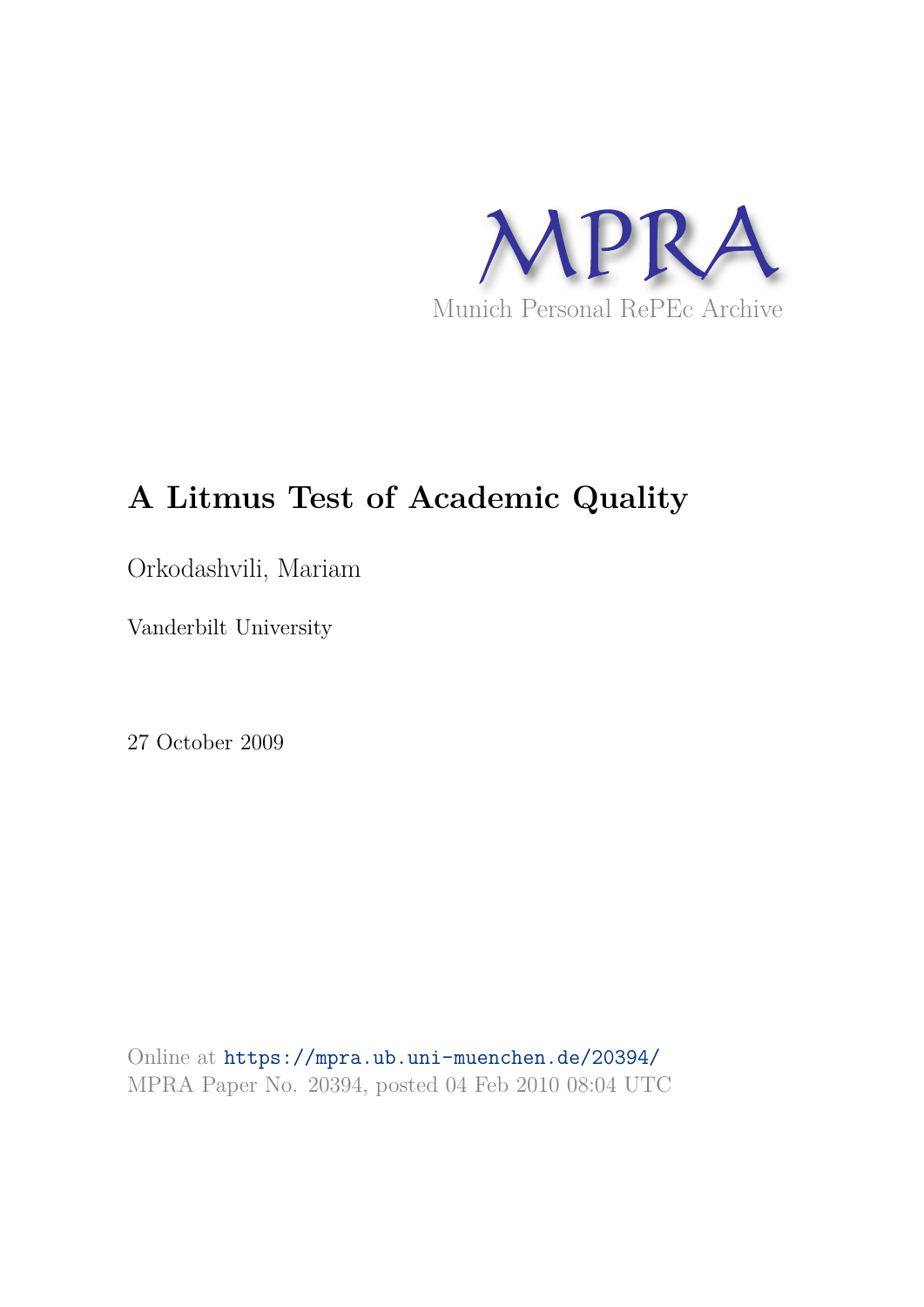#### *Mariam Orkodashvili*

# **A Litmus Test of Academic Quality**

**Date of creation: October 27, 2009** 

# *Introduction*

 The paper discusses the major issues connected with the accreditation procedures in higher education system in the U.S. The questions raised are as follows: what are the reliable and credible indicators of quality instruction that could be measured in the process of accreditation of higher education institutions? How does greater transparency in the accreditation process serve students and the public? What is the role that accreditors on federal and state levels can play in improving institutional accountability or changing institutional behaviour; and hence, what are the standards and implications of federal vs. state involvement in the accreditation process? What is accreditation's role in addressing problems raised by arbitrary denial of transfer of credit? And what role does accreditation play in assessing distance education?

#### *What are the 'credible' indicators of accreditation? A litmus test of academic quality*

 The purpose of accreditation is to ensure that higher education institutions provide education of acceptable academic quality throughout the U.S. "Active for the past 100 years, this private, voluntary system of self examination and peer review has been central to the creation of a U.S. higher education enterprise that is outstanding in many respects... Accreditation is a key litmus test of threshold academic quality" [\(http://www.chea.org/default.asp\)](http://www.chea.org/default.asp). Accreditation agencies are of national or regional scope. They develop evaluation criteria and conduct peer evaluations to assess whether or not those criteria are met. Institutions and/or programs that request an agency's evaluation and that meet an agency's criteria are then "accredited" by that agency' (GAO, 2007). In its turn, an agency seeking national recognition by the Secretary must meet the [Secretary's](http://www.ed.gov/admins/finaid/accred/accreditation_pg14.html)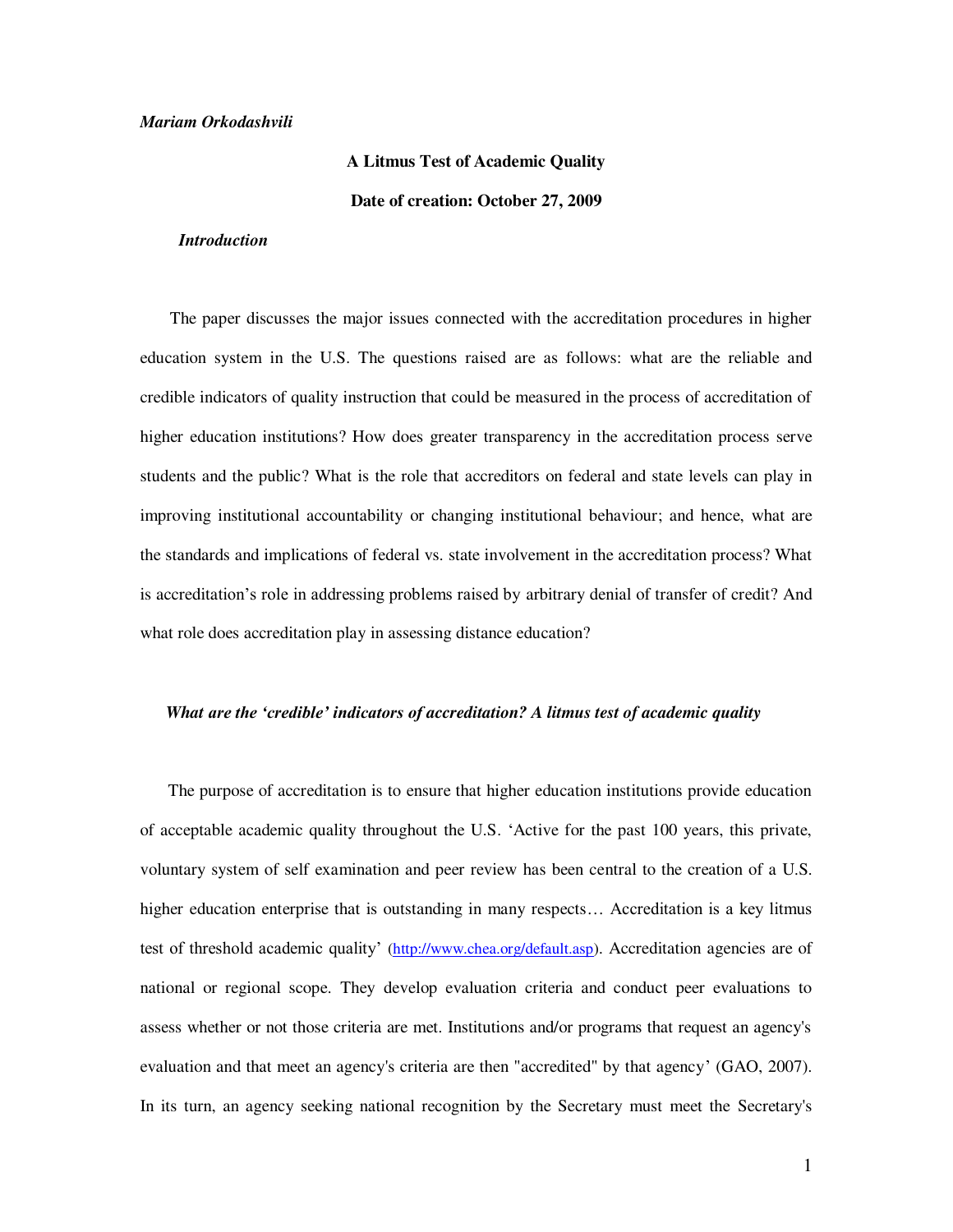procedures and criteria for the recognition of accrediting agencies, as published in the *Federal Register.* The Secretary, after considering the Committee's recommendation, makes the final determination regarding recognition." [\(http://www.ed.gov/\)](http://www.ed.gov/). The issue of what should be measured while accrediting an institution of higher education has been often raised. "Accreditors mainly focus, not on educational performance or results, but on a variety of inputs, including the number of books in the library, the credentials and demographics of the faculty, student credit hours, what percentage of students live on campus, how many courses are offered at night, and so forth" (Martin, 2004: 15). However, there is still no consensus among education authorities on what indicators should the agencies be measuring for accrediting colleges and universities. The associate vice president of academic affairs at James Madison University, T. Dary Erwin, raises the issue of the importance of "collegiate outcome assessment" (Erwin, 2004: 9), while the Chairman of American Council of Trustees and Alumni, Jerry L. Martin, notes that "under the current accrediting system, the college curriculum has fallen apart" (Martin, 2004: 14). In certain instances the competence and professionalism of accreditors have been questioned: "Former U.S. Senator Hank Brown, who recently served as President of the University of Northern Colorado, reports that the accreditors did not ask what the students were learning but focused mainly on whether the faculty was happy. (Martin, 2004: 15-16). Martin offers ways of tackling the "credibility" issue of the accreditation process: "Colleges could be required to answer questions that demonstrated their legitimacy—with penalties for fraudulent declarations. That should be sufficient to identify the institutions that are "colleges" in name only (Martin, 2004: 16).

#### *Historical background for the present power struggle*

 The attempts of standardization of instruction requirements at higher education institutions that could be traced back in history gave rise to the idea and process of accreditation. "Following the model of the Land-Grant College Association (1887), The National Association of State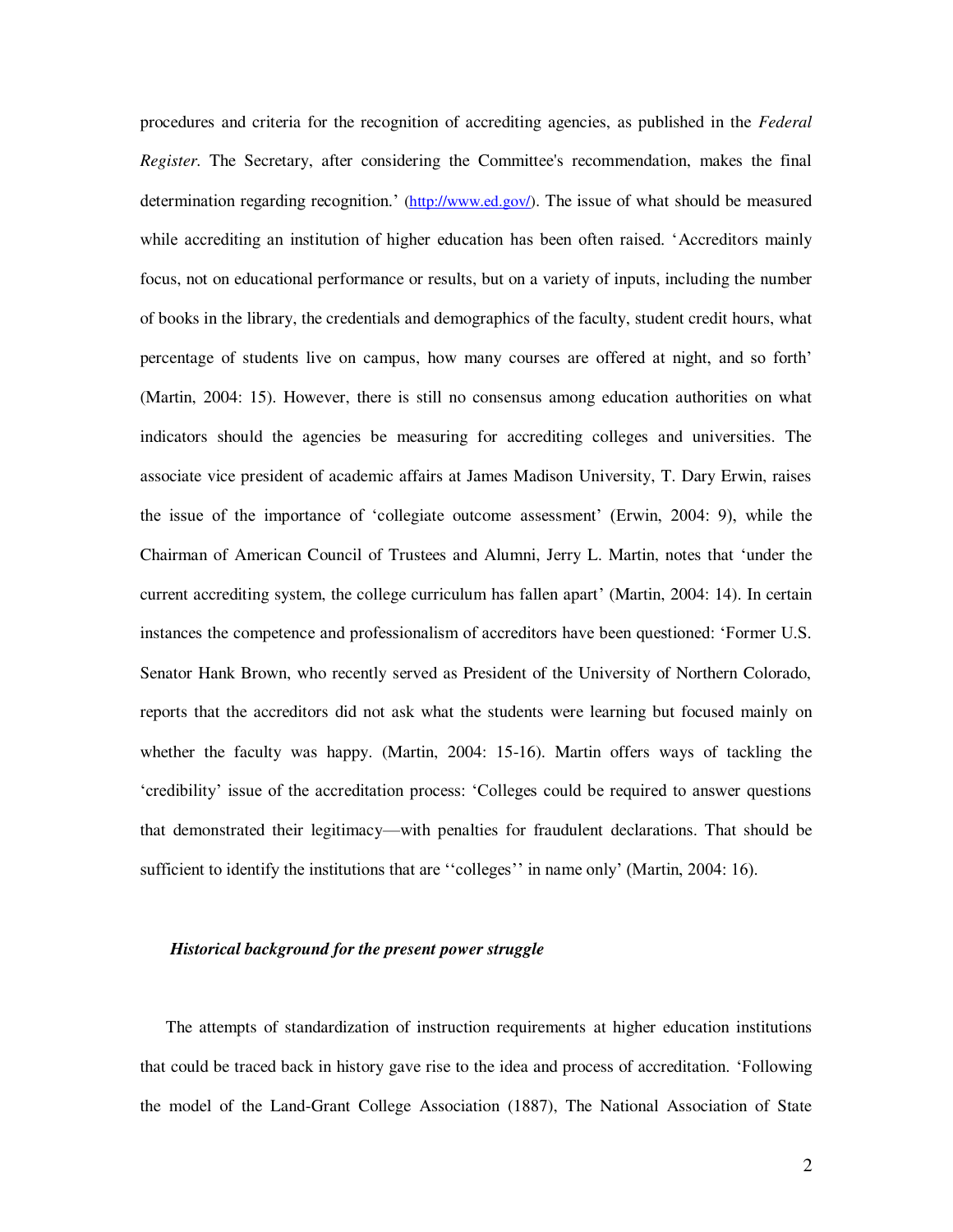Universities formulated the definition of the "standard American university." (Geiger, 2005: 57). Zook and Haggerty (1936) were setting criteria for the accreditation of higher education institutions, while Haggerty (1937) emphasized the importance of measuring faculty competence for the purposes of accreditation. In 1949 the National Commission on Accrediting and the Federation of Regional Accrediting Commissions were formed (Harcleroad and Eaton, 2005: 266). In the meantime, accreditation bodies in specialized fields started emerging. (Harcleroad and Eaton, 2005: 269). Besides, "a presidents work group on accreditation, consisting of twentyfive leaders from all types of institutions, developed a prospective new association to be called the Council for Higher Education Accreditation (CHEA)" (Harcleroad and Eaton, 2005: 267-268). The multiple types of accrediting organizations create multiple interests and engender power struggle for influence. Hence, national and regional interests and standards of accreditation often come into clash.

## *Federal versus regional interests and the degree of transparency*

 Accreditation is the primary "reliable authority" for federal and state governments funding for higher education. Accreditation is required for student access to federal and state grants and loans. Accreditation is required for institution and program access to other federal funds for research and programs and state funds for operating.

 However, there are certain discrepancies between federal and state influences in accreditation process. On the one hand, "The United States has no Federal Ministry of Education or other centralized authority exercising single national control over postsecondary educational institutions in this country. The States assume varying degrees of control over education, but, in general, institutions of higher education are permitted to operate with considerable independence and autonomy." [\(http://www.ed.gov/admins/finaid/accred/accreditation.html#Overview\)](http://www.ed.gov/admins/finaid/accred/accreditation.html#Overview). On the other hand, the federal government influence is clearly felt, "If the institutions or program being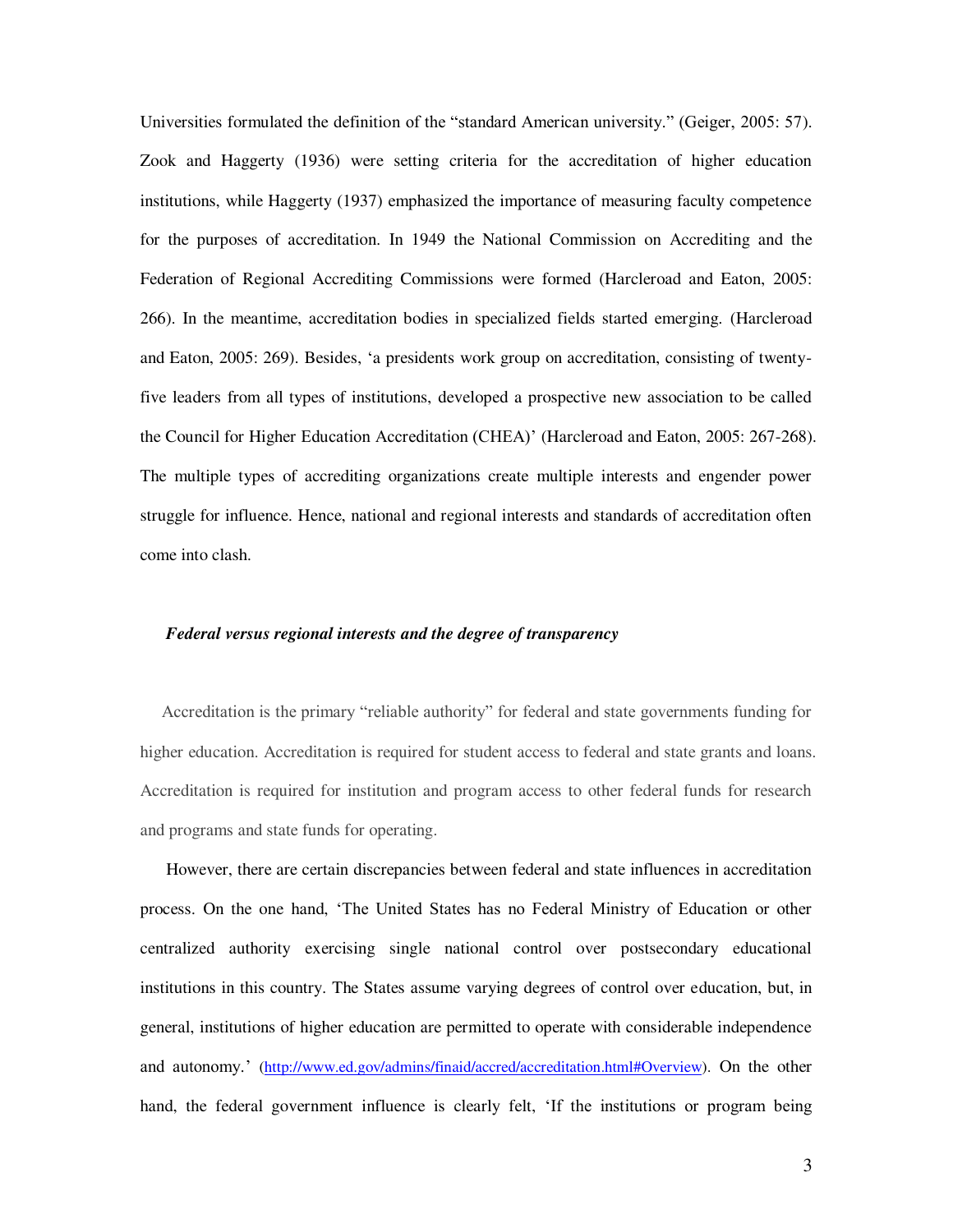accredited fails to meet minimum standards, the obvious sanction is withdrawal of approval. Since accreditation is, in theory, voluntary and nongovernmental. However, in practice, since the federal government requires accreditation by some federally recognized accrediting association for the institution to be eligible for federal research and student aid funds, the process has in effect become much less "voluntary." The issue then shifts to the federal government"s decision to approve a given accrediting association for inclusion on the Department of Education"s list. For these decisions the department is presumably influenced by the recognition status accorded the association in question by the recently formed (1996) Council for Higher Education Accreditation (CHEA)" (Schmidtlein and Berdahl, 2005: 86).

 The important link between eligibility for Federal student financial aid and accreditation is recognized by Howard P. "Buck" McKeon, Chairman of the Subcommittee on 21<sup>st</sup> Century Competitiveness. But he also acknowledges the shortfalls that perpetrated the system and urges authorities to make necessary improvements. "The lackluster focus on academic achievement and student learning outcomes has resulted in the fact that more than half of our Nation"s students do not graduate in 4 years. Low graduation rates may be compounded by the fact that parents and students lack the necessary information to determine whether a particular college or university is a quality institution or appear to meet the needs of that particular student. Recognizing the importance of accreditation, last month Chairman John Boehner and I introduced H.R. 4283, the College Access and Accountability Act, which strengthens the accreditation system by empowering consumers through sunshine and transparency. The bill also maintains the important link between eligibility for Federal student financial aid and accreditation" (McKeon, 2004: 2). T. Dary Erwin, the associate vice president at James Madison University also focuses on increasing transparency in accreditation, "the Commission believes that H.R. 4283"s provision strikes the appropriate balance between ensuring accountability and maintaining the confidentiality and integrity of the accrediting process (Erwin, 2004: 9).The 4283 Act was criticized for "federalizing" higher education. However, McKeon emphasizes that this Act would in no way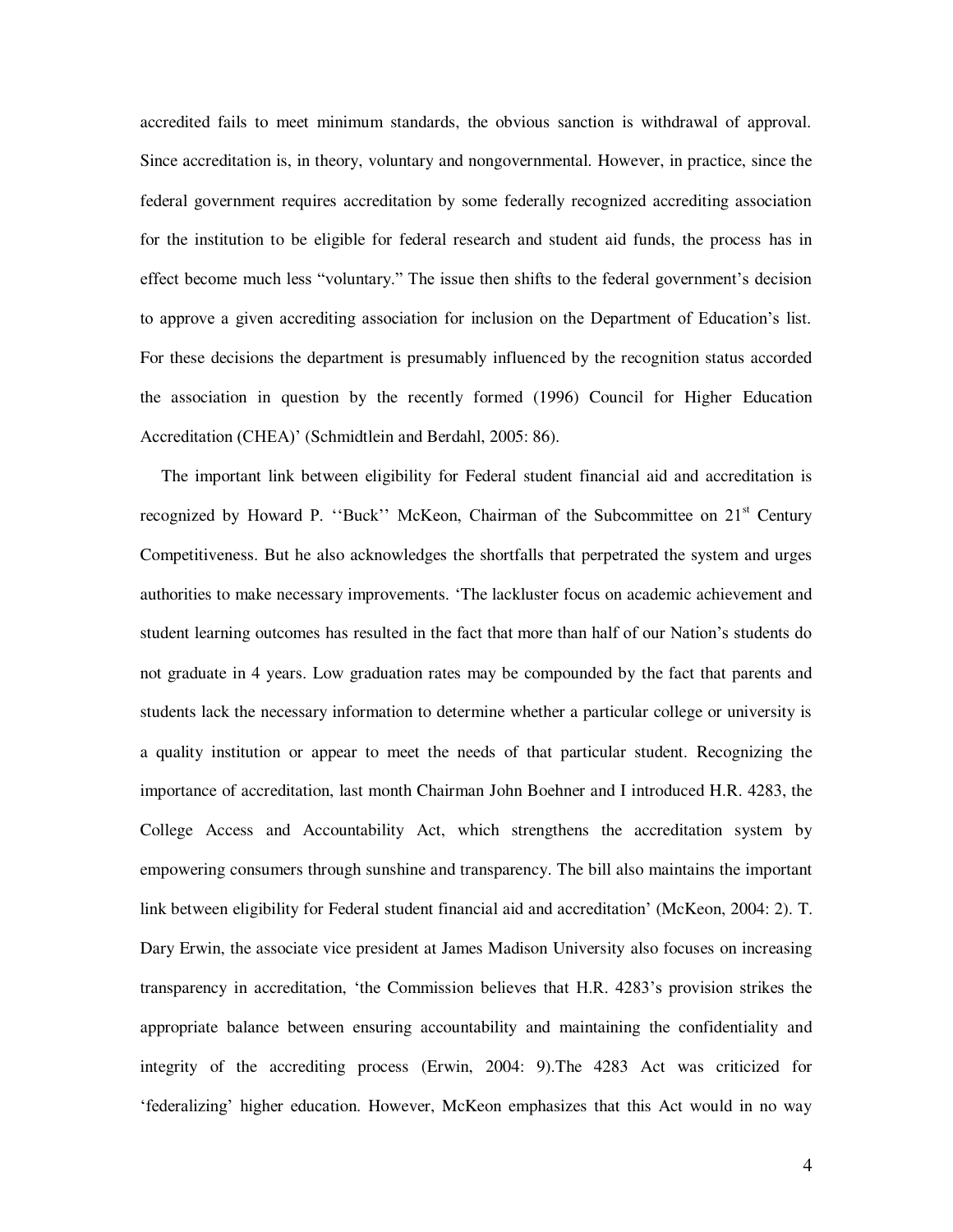infringe upon the autonomy of universities. What the Act requires is the increase of accountability by making accreditors' reports public. Creating a College Consumer Profile would be one step towards this process: "By creating a College Consumer Profile, focusing on student learning outcomes and requiring accreditors to make some of their reports public, we will ensure that these consumers are able to accurately measure the academic quality of a postsecondary education" (McKeon, 2004: 3-4). However, Dale E. Keldee expresses certain reservations regarding publicizing accreditors" results: "I am mindful about the concerns of institutions that disclosure may lead to unfair comparisons with other schools. The trick here is to find the right balance. We need to work to do so. The overall key to ensuring accreditation remains a positive force in higher education and ensures its independence and integrity of the process. The moment that Congress or the executive branch begins to affect this independence, I believe this integrity will be compromised' (Kildee, 2004: 7).

 As for regional level of accreditation, it is based on where your institution is located. There are five regional bodies; and depending on where your institution is located, if you want to receive Title IV funds and if you want to be regionally accredited, you have to do it within that region. State influence in accreditation process is directly linked with state appropriations often expressed in performance funding measured by "score" on performance criteria. "37 states reported using performance measures in higher education policymaking, and 23 reported using them in the budgetary process. Eight of the latter 23 states reported a direct linkage between an institution"s "score" on performance measures and part of its budgetary allocation" (Zumeta, 2001: 167). Therefore, influence struggle, funding issues and transparency penetrate the national vs. regional levels of accreditation. These issues are important, because accreditation changes institutional behavior.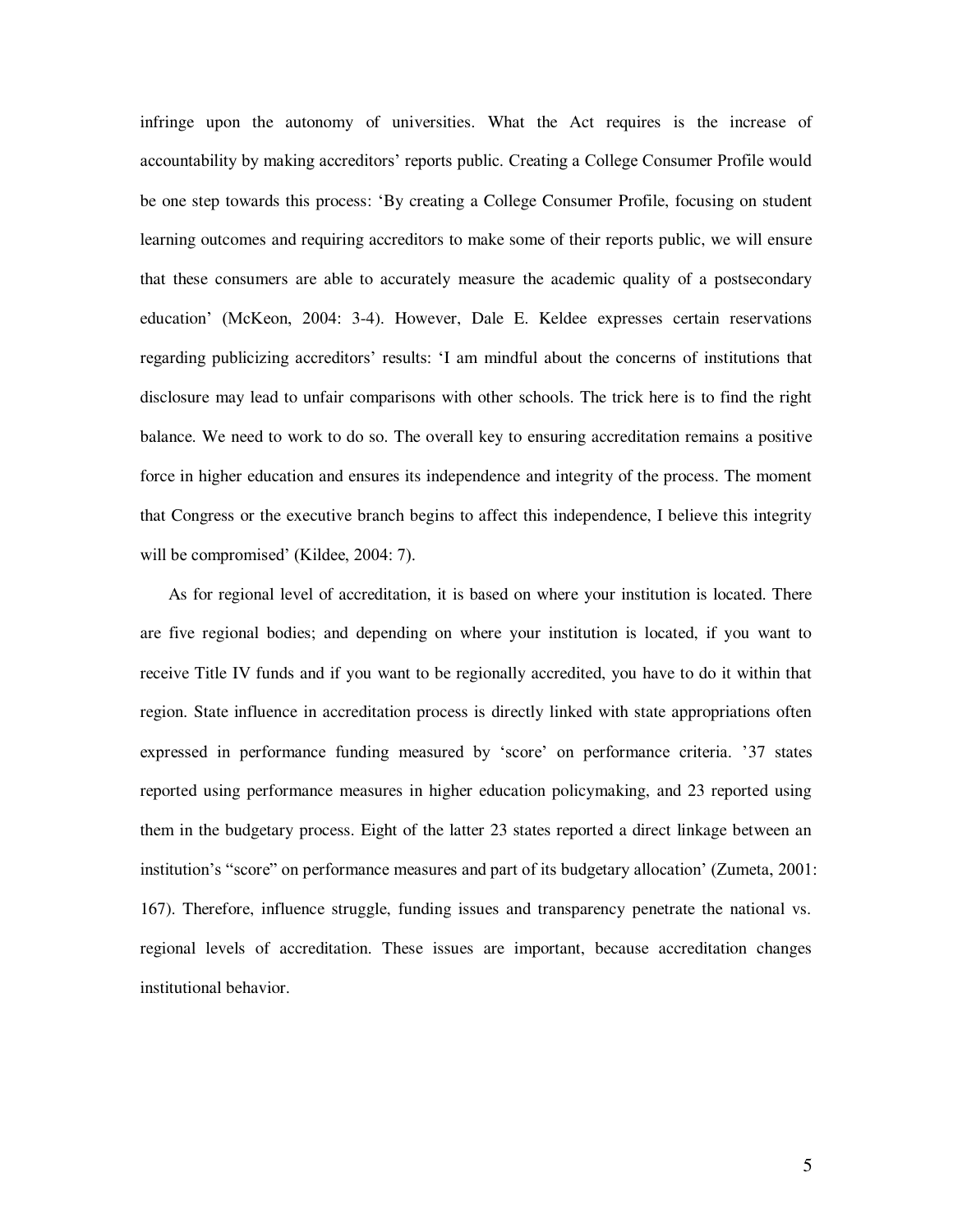#### *National versus regional accreditation standards and credit transfer issues*

 It should be noted that accreditation standards at federal and state levels appeared to be the most debated and controversial issue in the Spellings Commission and recent Reauthorization of Higher Education Act (Reactions, 2006; The Chronicle of HE, 2008). The debates on the criteria and regulations of accreditation, as well as its linkage with federal and state funding are still continuing.

 The Authorization of the 4283 College Access and Accountability Act (H.R. 4283, June 22, 2004) also gave rise to certain interesting debates regarding accreditation standards. A few examples will suffice to illustrate the point. "National accreditation bodies pass the same rigorous and detailed standards as regional accreditation bodies. Similarly, degree programs offered by institutions accredited by national accreditation bodies must meet standards no less demanding than those offered by institutions accredited by regional accreditation bodies. A comparison of standards at a major regional accrediting organization with those of a major national accrediting organization shows that both groups have requirements in the same 12 program-evaluation areas — such as faculty qualifications, learning resources, continuous institutional improvement — and sometimes the national organization has requirements that are even more specific' (Miller, 2007). In his statement, Erwin indicates that setting standard criteria for measuring quality has presented a major challenge to state authorities. "In terms of the State picture, most States have some kind of policy or mandate about assessment in place. These policies vary from Statewide tests such as Georgia"s Regents Exam to the majority of institutions where the States allow the institutions to assess in their own way. States have been struggling with how to define and measure college quality. Often States will only collect what data are available, which many times are things like outputs, which, as you know, does not necessarily indicate what and how well students have learned at a particular institution. The current state of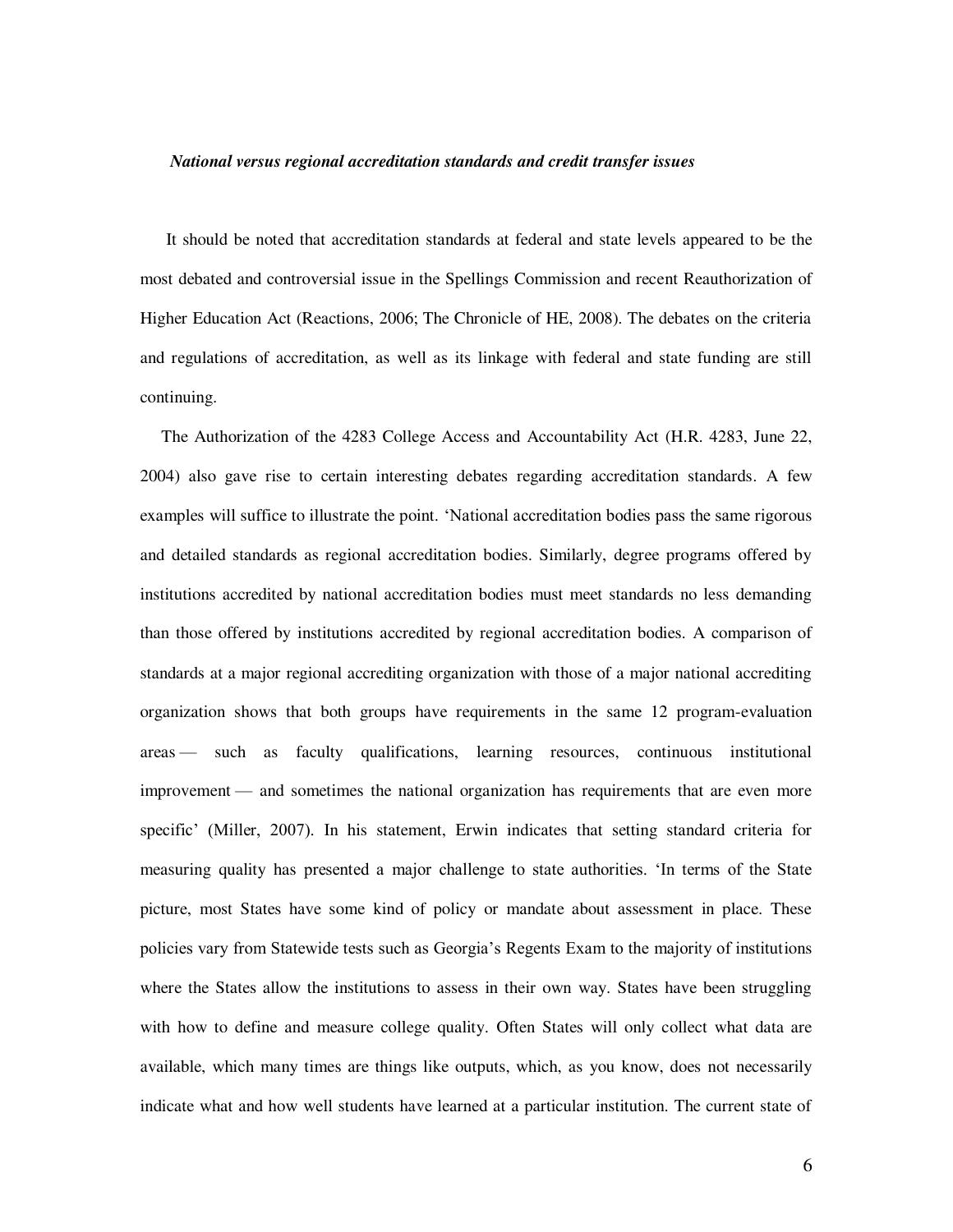assessment practice still makes it improbable to generalize beyond a single institution and in many cases difficult to generalize within a single institution" (Erwin, 2004: 8). Erwin makes further argument regarding the priority of federal government involvement in accreditation standards: "The issues are so complex and the job is so big that a single State can feel overwhelmed" (Erwin, 2004: 9).

 Besides, faculty qualification and credit transfer issues become apparent while comparing national and regional standards. "In the faculty-qualifications area, for instance, the national organization requires a minimum of four years of related, practical work experience in the subject area taught and a related degree at the same level as the course being taught. The regional organization does not specify what qualifications are required. Yet many traditional colleges make a blanket rejection of career-school credits, erecting barriers to student mobility, even though career colleges may offer their students the same curriculum, use the same textbooks, boast faculty members with the same qualifications, and offer students comparable learning resources…Rejection of transfer credits based on bias for regional versus national accreditation is bad academic policy. Blanket credit rejection makes students less likely to pursue a four-year degree because it forces them to repeat courses, add debt to pay for them, and postpone graduation far into the future. It penalizes otherwise worthy students and makes the work of developing a world-class 21st-century work force in this country that much harder. Blanket rejection is counterproductive, counterintuitive, and counter to America's sense of hard work and fair play'(Miller, 2007).

 Finally, the overall impression that one might get from debates on federal vs. state standards of accreditation is that of lack of uniformity and consensus on what and how to use the funds allotted for higher education in the most efficient way. The most important questions that remain regarding national vs. regional standards are: on the one hand, how should the institutions be compared across nation, especially under the conditions of diversification of higher education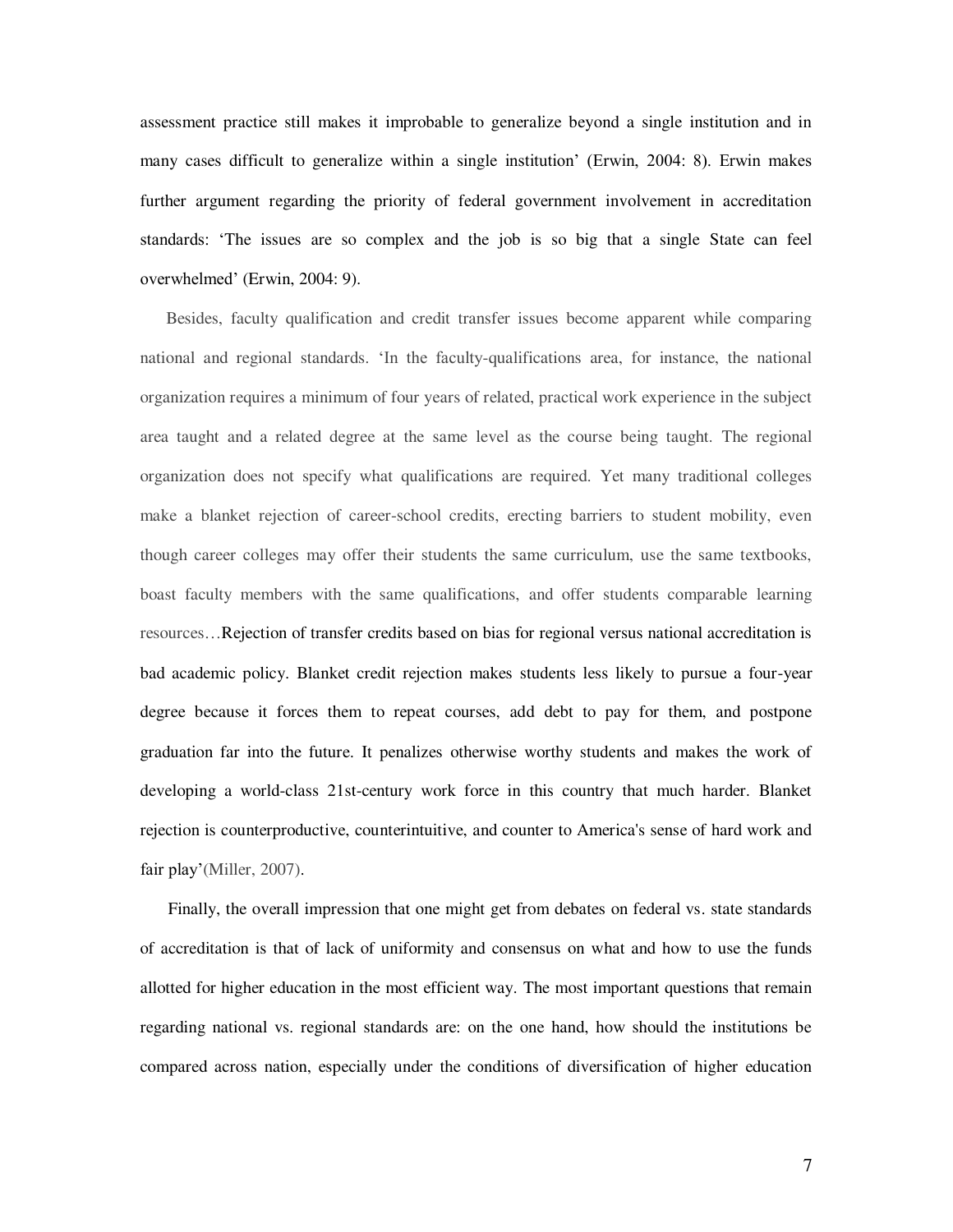institutions (Day & Mellinger, 1973; Larson, 1974; Maul, 1969)? On the other hand, what should be national standards? How rigorous should regional standards be?

# *The role of accreditation in distance education*

 During the last decade, the development of distance education has provided another increasingly important means to achieve a postsecondary education (Rovai, Ponton, Baker, 2008). There are different opinions regarding the degree of control and supervision of distance education programs by accrediting agencies. The ideas of education representatives making testimonies regarding the H.R. 4283 College Access and Opportunity Act, range from total un-involvement to rigorous supervision similar to campus-based institutions. Therefore, as this type of education develops, the criteria and the degree of involvement in the accreditation process should be further outlined and defined more precisely. The key issues at this point should be protecting students from fraud and abuse. In their testimonies, education authorities Keiser, Davis and Crow extensively discuss the ways of accrediting distance education (Keiser, 2004; Davis, 2004; Crow, 2004).

# *Conclusion*

 In summary, it should be noted that high quality instruction, academic freedom, accountability and transparency should go hand in hand. Agreement should be reached between different parties involved on what to consider as reliable and credible indicators of quality instruction and how to best measure them for the purposes of accreditation. The evaluation data should be made a public knowledge to increase transparency and serve student interests. And finally, preserving the unique balanced relationship and golden medium that exists between peer review and appropriate levels of government involvement in the process of accreditation would be the best option for further development of higher education in the U.S.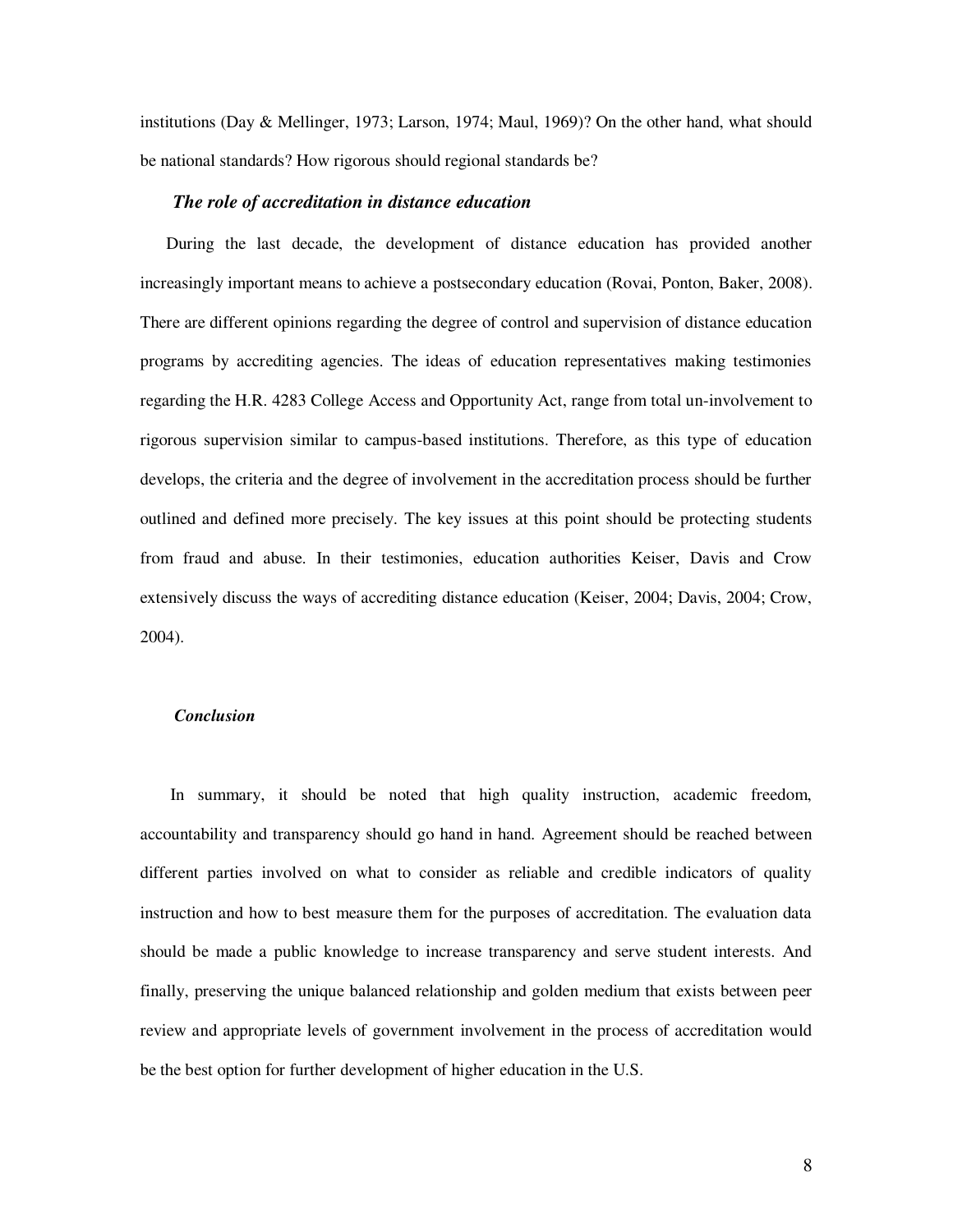# *References and sources:*

Council for Higher Education Accreditation

<http://www.chea.org/default.asp>

- Crow, S. D. (2004). Statement of Dr. Steven D. Crow, Executive Director, Higher Learning Commission, North Central Association of Colleges and Schools, Chicago, Illinois. In *H.R. 4283, the College Access and Opportunity Act: Does Accreditation Provide Students and Parents Accountability and Quality?* U.S. House of Representatives, Subcommittee on 21<sup>st</sup> Century Competitiveness, Committee on Education and the Workforce, June 22, 2004, Washington, D.C.
- Davis, J. A. (2004). Statement of Dr. James A. Davis, President, Shenandoah University, Winchester, Virginia. In *H.R. 4283, the College Access and Opportunity Act: Does Accreditation Provide Students and Parents Accountability and Quality?* U.S. House of Representatives, Subcommittee on 21<sup>st</sup> Century Competitiveness, Committee on Education and the Workforce, June 22, 2004, Washington, D.C.
- Day, R. W., Mellinger, B. L. (1973). *Accreditation of two-year colleges in the South*. Commission on Colleges. Southern Association of Colleges and Schools.
- Erwin, T. D. (2004). Statement of Dr. T. Dary Erwin, Associate Vice President of Academic Affairs, Assessment and Program Evaluation, James Madison University, Harrisonburg, Virginia. In *H.R. 4283, the College Access and Opportunity Act: Does Accreditation Provide Students and Parents Accountability and Quality?* U.S. House of Representatives, Subcommittee on 21<sup>st</sup> Century Competitiveness, Committee on Education and the Workforce, June 22, 2004, Washington, D.C.
- GAO. (March, 2007). *Higher education: issues related to law school accreditation: report to congressional requests.* U.S. Government Accountability Office.
- Geiger, R. L. (2005). The Ten Generations of American Higher Education. In P. G. Altbach, R. O. Berdahl, and P. J. Gumport (Eds.). (2005). *American Higher Education in the Twenty-*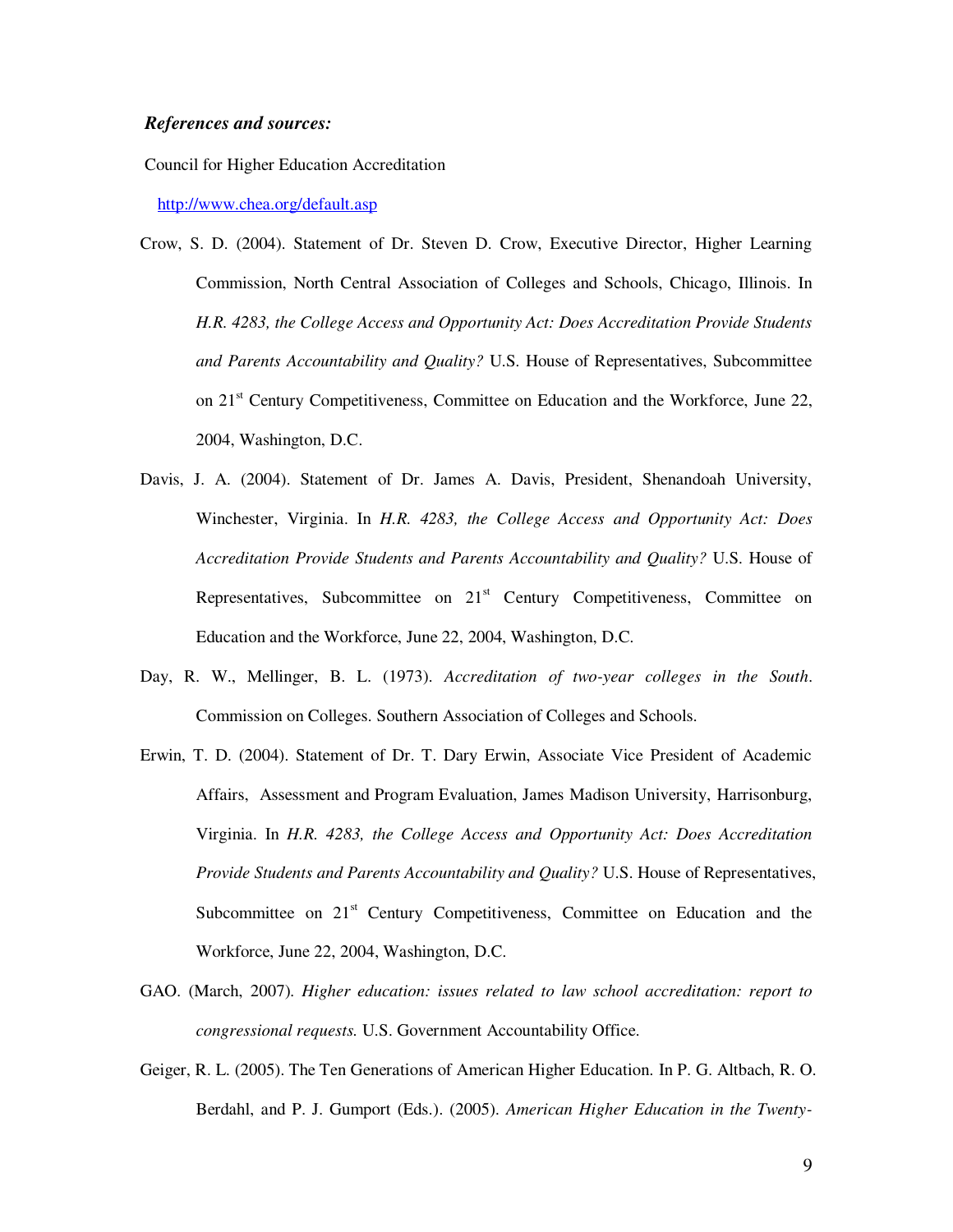*First Century. Social, Political, and Economic Challenges.* Second Edition. The Johns Hopkins University Press, Baltimore and London, pp. 38-70.

- Haggerty, M. E. (1937). *The evaluation of higher institutions. II. The faculty.* A series of monographs based on the investigation conducted for the Committee on Revision of Standards, Commission on Higher Institutions of the North Central Association of Colleges and Secondary Schools. The University of Chicago Press. Chicago, Illinois.
- Harcleroad, F. F. and Eaton, J. S. (2005). The hidden hand. External constituencies and their impact. In P. G. Altbach, R. O. Berdahl, and P. J. Gumport (Eds.). (2005). *American Higher Education in the Twenty-First Century. Social, Political, and Economic Challenges.* Second Edition. The Johns Hopkins University Press, Baltimore and London, pp. 253-283.
- Hearing of the Subcommittee on Health, Education, Labor, and Pensions (March 4, 2004). *Examining issues for reauthorization of the higher education act, focusing on a knowledge-based economy, the relationship between postsecondary education and the workforce, and financial aid.* United States Senate. One hundred eighth congress, second session.
- Higher Education Accreditation in the United States. (18 September, 2004). *What international education professionals need to know.* EAIE Conference, Torino. Source:<http://www.eaie.org/pdf/torino/205.pdf>
- H.R. 4283, the College Access and Opportunity Act: *Does Accreditation Provide Students and Parents Accountability and Quality?* U.S. House of Representatives, Subcommittee on 21<sup>st</sup> Century Competitiveness, Committee on Education and the Workforce, June 22, 2004, Washington, D.C.
- Keiser, A. (2004). Statement of Dr. Arthur Keiser, Immediate Past Chairman, Accrediting Commission of Career Schools and Colleges of Technology, Ft. Lauderdale, Florida. In *H.R. 4283, the College Access and Opportunity Act: Does Accreditation Provide Students*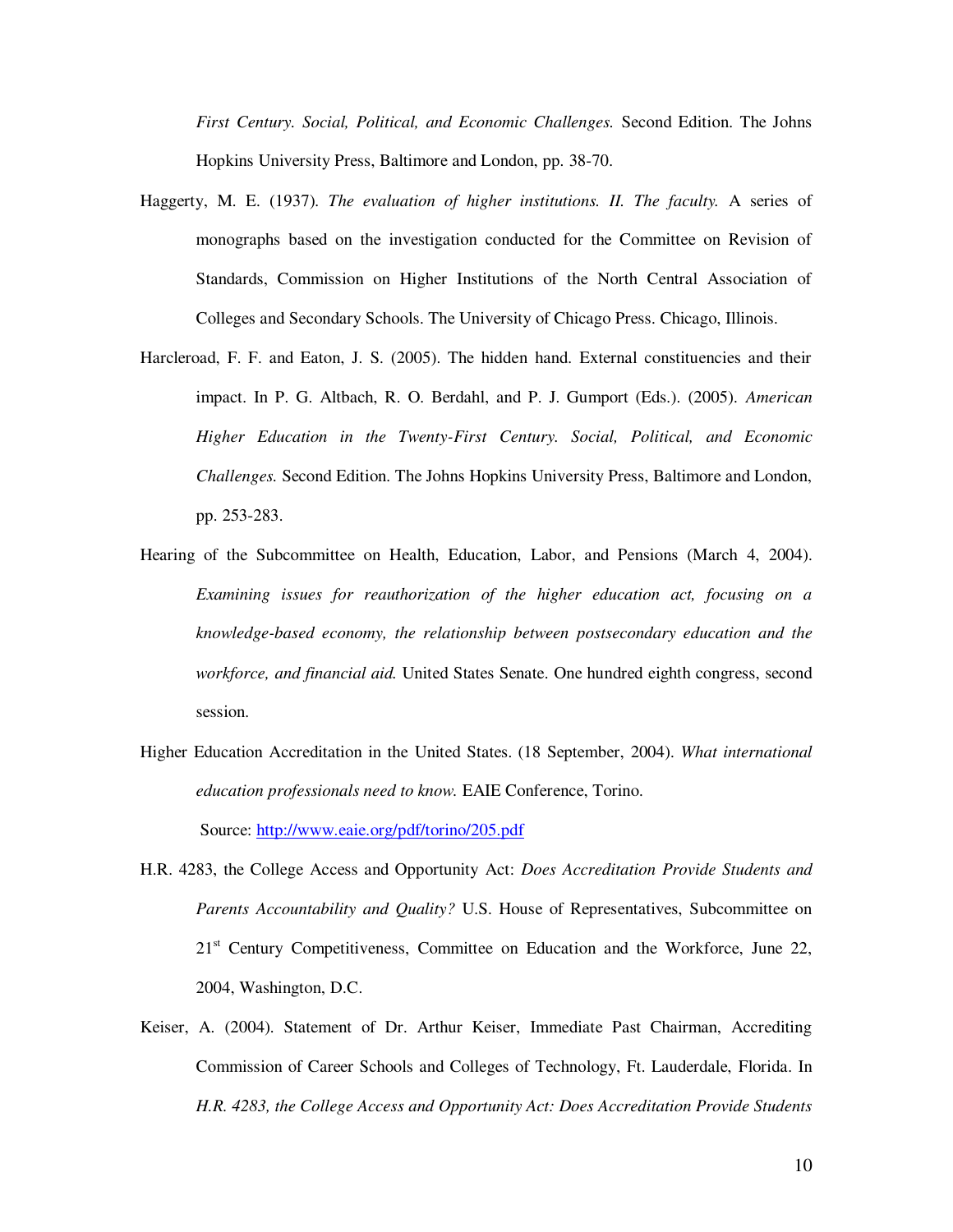*and Parents Accountability and Quality?* U.S. House of Representatives, Subcommittee on 21<sup>st</sup> Century Competitiveness, Committee on Education and the Workforce, June 22, 2004, Washington, D.C.

- Kildee, D.E. (2004). Statement of Hon. Dale E. Kildee, Ranking Member, Subcommittee on 21<sup>st</sup> Century Competitiveness, Committee on Education and the Workforce. In *H.R. 4283, the College Access and Opportunity Act: Does Accreditation Provide Students and Parents Accountability and Quality?* U.S. House of Representatives, Subcommittee on 21<sup>st</sup> Century Competitiveness, Committee on Education and the Workforce, June 22, 2004, Washington, D.C.
- Larson, R. W. (November, 1974). *Accreditation problems. The promise of PBTE*. American Association of Colleges for Teacher Education and the ERIC Clearinghouse on Teacher Education.
- Martin, J. L. (2004). Statement of Dr. Jerry L. Martin, Chairman, American Council of Trustees and Alumni, Subcommittee on 21<sup>st</sup> Century Competitiveness, Committee on Education and the Workforce. In *H.R. 4283, the College Access and Opportunity Act: Does Accreditation Provide Students and Parents Accountability and Quality?* U.S. House of Representatives, Subcommittee on 21<sup>st</sup> Century Competitiveness, Committee on Education and the Workforce, June 22, 2004, Washington, D.C.
- Maul, R.C. (April, 1969). *Accreditation of teacher education by NCATE. A survey of opinions commissioned by the Coordinating Board of the National Council for Accreditation of Teacher Education.* American Association of Colleges for Teacher Education. Washington, D. C.
- McKeon, P.B. (2004). Statement of Hon. Howard P. "Buck" McKeon, Chairman, Subcommittee on 21st Century Competitiveness, Committee on Education and the Workforce. In *H.R. 4283, the College Access and Opportunity Act: Does Accreditation Provide Students and Parents Accountability and Quality?* U.S. House of Representatives, Subcommittee on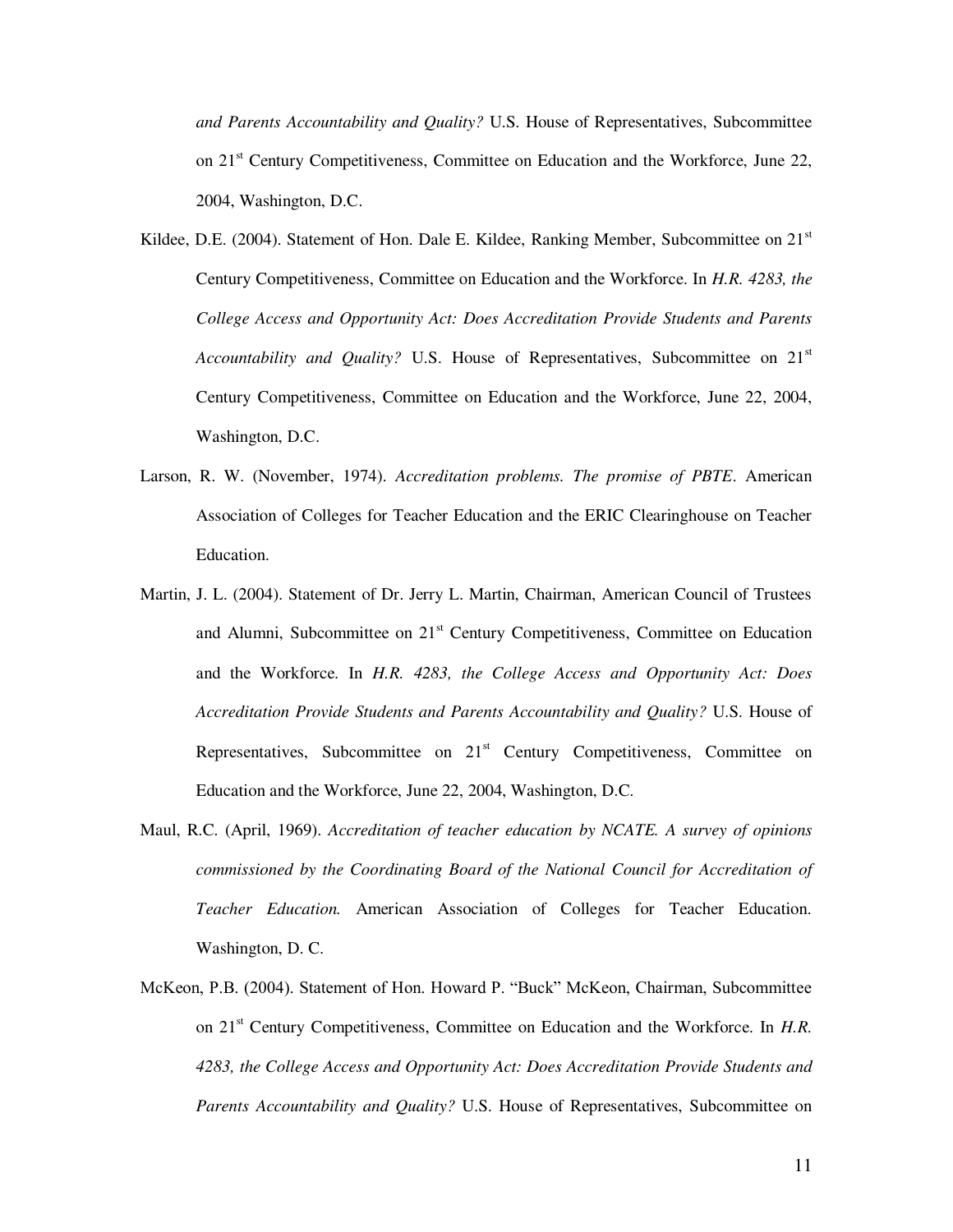21<sup>st</sup> Century Competitiveness, Committee on Education and the Workforce, June 22, 2004, Washington, D.C.

Miller, H.N. (August 3, 2007). Legislation can end bias against career colleges. Pro & con: transferring credit. *The Chronicle Review, Vol. 53*, Issue 48, p. B8.

<http://chronicle.com/weekly/v53/i48/48b00801.htm>

Proefriedt, W. A. (2008). *High expectations. The cultural roots of standards reform in American education.* Advances in Contemporary Educational Thought Series. Teachers College. Columbia University, New York and London.

Reactions to the Spellings Commission Report from scholars and educators (2006):

Source: <http://www.highereducation.org/crosstalk/ct0406/Spellings.pdf>

- Rovai, A. P., Ponton, M. K., Baker, J. D. (2008). *Distance learning in higher education. A programmatic approach to planning, design, instruction, evaluation, and accreditation.* Teachers College, Columbia University, New York and London.
- Schmidtlein, F. A. and Berdahl, R. O. (2005). Autonomy and accountability. Who controls academe? In P. G. Altbach, R. O. Berdahl, and P. J. Gumport (Eds.). (2005). *American Higher Education in the Twenty-First Century. Social, Political, and Economic Challenges.* Second Edition. The Johns Hopkins University Press, Baltimore and London, pp. 71-90.
- The Chronicle of Higher Education. (August 8, 2008). *How 5 Key Issues were handled in the Higher Education Act*. Volume 54, Issue 48, p. A 11.

<http://chronicle.com/weekly/v54/i48/48a01202.htm>

US Department of Education

<http://www.ed.gov/admins/finaid/accred/index.html>

Zook, G. F. and Haggerty, M. E. (1936). *The evaluation of higher institutions. I. Principles of accrediting higher institutions.* A series of monographs based on the investigation conducted for the Committee on Revision of Standards, Commission on Higher

12